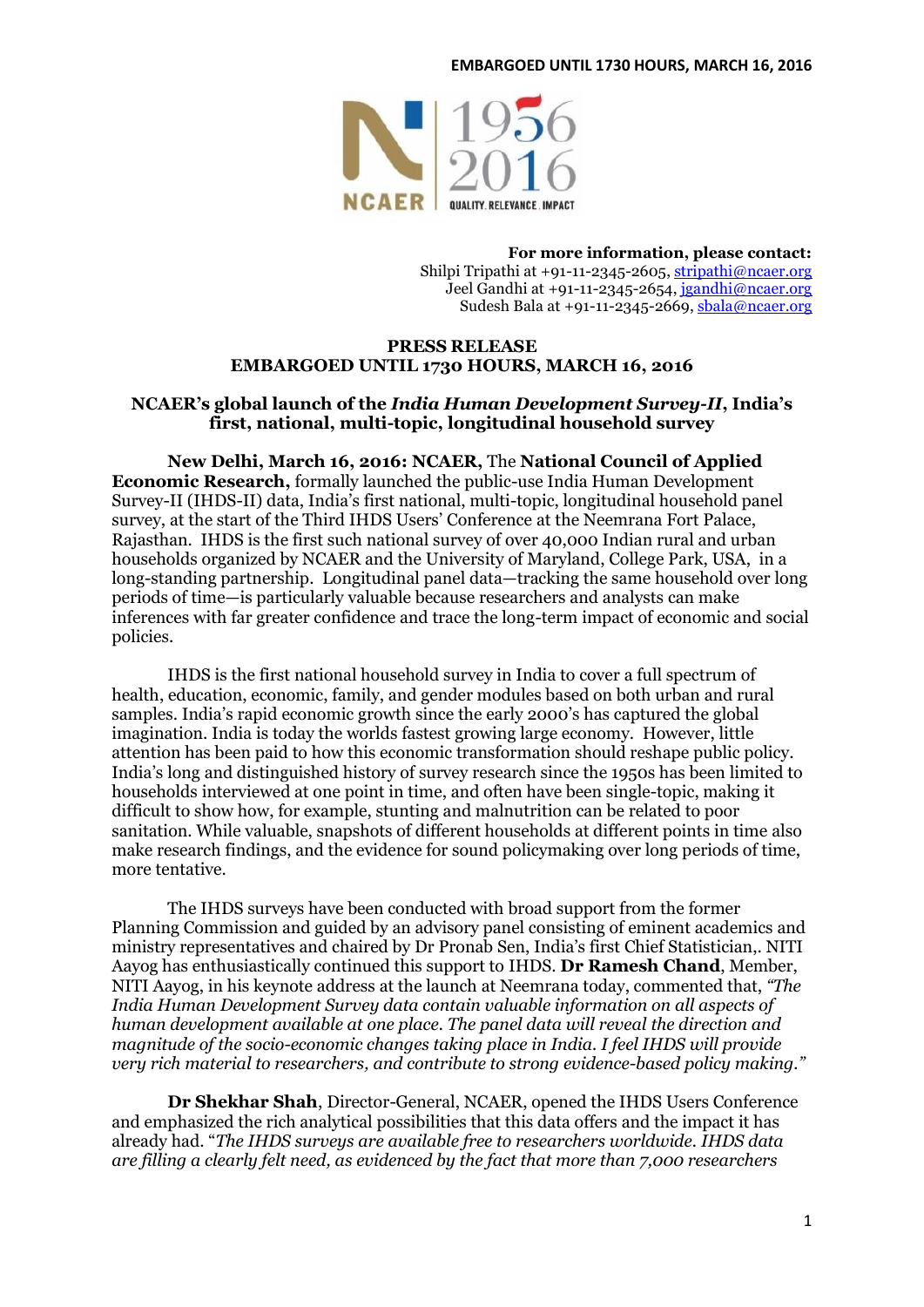*globally are using these data; over 205 scientific papers have been published using just IHDS-I. With the release of IHDS-II, we anticipate an even greater interest,"*

**Dr Shah** added*, "IHDS-II is currently ranked second in the list of top downloads in the past six months from ICPSR, and IHDS-I is fourth. This is an amazing endorsement of the IHDS, since the ranking includes all US databases on ICPSR. The next non-US database on this list is at a distant 10th place. So, you can imagine the level of interest that the IHDS data are generating. Just the five themes at this Users Conference, which actually only scratch the surface, show the rich possibilities in assessing the success or failure of Indian public policy in promoting development.*"

**Dr Sonalde Desai**, IHDS Project Leader and Senior Fellow at NCAER and Professor at the University of Maryland, pointed out an inherent problem with use of data collected at a single point in time for informing public policy. She noted, "*Our public policies have historically focused on individuals who are poor by virtue of the accident of their birth – dalits, adivasis, and individuals based in poor states and backward districts. But with declining poverty, the accident of birth has become less important than the accident of life. People fall into poverty due to illness, drought, declining opportunities in agriculture, and urban blight.*"

Policies that label individuals as poor on the basis of Below the Poverty Line (BPL) surveys often mis-target. In a rapidly changing economy, BPL censuses undertaken only once in ten years tend to miss the mark. IHDS data shows that only 13 percent of the population was poor in both 2004-05 and 2011-12, and this is the population most likely to be served by the present policies; 53 percent of the people were poor in neither of the two periods and 25 percent moved out of poverty between 2004-05 and 2011-12. The worrying finding, however, is that 9 percent of the population fell into poverty. This suggests that if we were to provide safety nets in 2011-12 based on a BPL card issued in 2004-5, 65 percent BPL card holders would have already moved out of poverty (reflecting an error of inclusion), but of those poor in 2011-12, 40 per cent would not have BPL card since they fell into poverty after the BPL survey (reflecting errors of exclusion). The vulnerability of this last group has, unfortunately, received little attention. "*As Latin American countries have found, moving to middle income levels also means fostering a middle-income mindset for drafting social policies, with a greater focus on vulnerability instead of concentrating solely on chronic poverty,*" said **Dr Desai**.

The core strength of IHDS lies in its ability to generate panel data surveying the same households over time. The foundations of IHDS lie in work NCAER had done in 1993-94 as part of its *Human Development Profile of India* (HDPI). The IHDS-I rural sample used about a third of the HDPI households. IHDS-I data were collected in 2004-05 from 41,554 households with 215,751 individuals and located in 1,503 villages and 971 urban blocks all across India. This was repeated in 2011-12 for IHDS-II, when the same households were revisited, with a high recontact rate of 83 percent after seven years.

**Professor Reeve Vanneman**, University of Maryland, pointed out that *"Given India's massive policy innovations, longitudinal research can examine the 'before' and 'after' outcomes for participants and non-participants alike. National longitudinal data provides the big picture for evidence-based policy design. The decentralisation of programmes such as Integrated Child Development Services and massive experiments such as MGNREGA and Rashtriya Swasthya Bima Yojana or RSBY have promising implications for development policies around the world. IHDS will help us all to understand their impacts."*

The IHDS contains data on a wide range of topics such as income, expenditure, employment, morbidity, health expenditure, marriage, fertility and education. It is also the only source of data on marriage patterns in India, and has proven to be extremely useful in studies of family formation and intra-household dynamics. The project has wide support